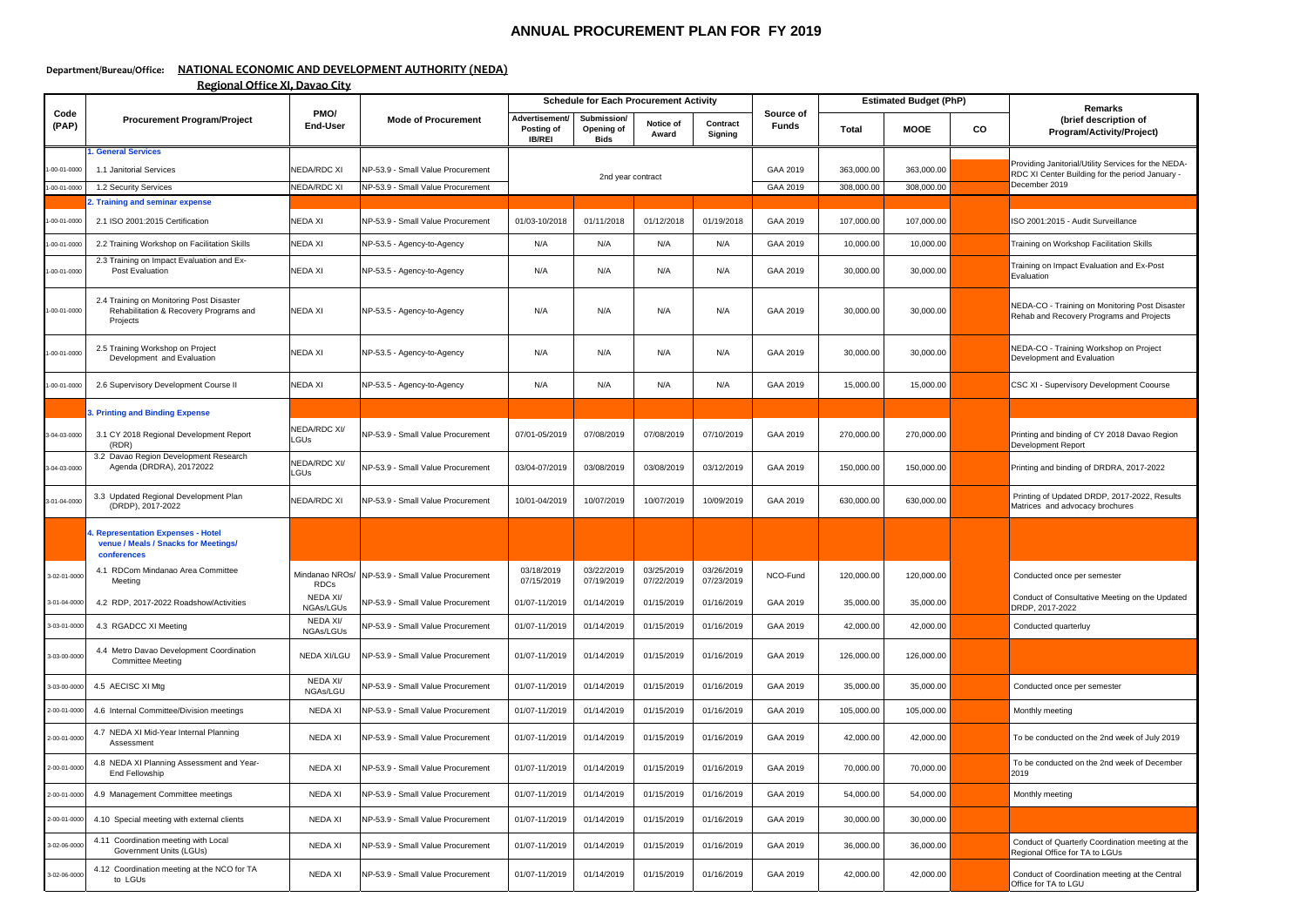|                   |                                                                                                        | <b>Schedule for Each Procurement Activity</b> |                                                      |                                              | <b>Estimated Budget (PhP)</b>            |                    |                     |                           |              |              |               |                                                                                                                                                                                                                                                                            |
|-------------------|--------------------------------------------------------------------------------------------------------|-----------------------------------------------|------------------------------------------------------|----------------------------------------------|------------------------------------------|--------------------|---------------------|---------------------------|--------------|--------------|---------------|----------------------------------------------------------------------------------------------------------------------------------------------------------------------------------------------------------------------------------------------------------------------------|
| Code<br>(PAP)     | <b>Procurement Program/Project</b>                                                                     | PMO/<br><b>End-User</b>                       | <b>Mode of Procurement</b>                           | Advertisement<br>Posting of<br><b>IB/REI</b> | Submission/<br>Opening of<br><b>Bids</b> | Notice of<br>Award | Contract<br>Signing | Source of<br><b>Funds</b> | <b>Total</b> | <b>MOOE</b>  | $\mathsf{co}$ | <b>Remarks</b><br>(brief description of<br><b>Program/Activity/Project)</b>                                                                                                                                                                                                |
| 3-02-06-0000      | 4.13 NPMC Meeting at the NEDA-CO                                                                       | <b>NEDA XI</b>                                | NP-53.9 - Small Value Procurement                    | 01/07-11/2019                                | 01/14/2019                               | 01/15/2019         | 01/16/2019          | GAA 2019                  | 30,000.00    | 30,000.00    |               |                                                                                                                                                                                                                                                                            |
|                   | 5. Regular Expenses - MOOE<br>5.1 Consummable Office Supplies and<br><b>Semi- Expendable Equipment</b> |                                               |                                                      |                                              |                                          |                    |                     |                           |              |              |               |                                                                                                                                                                                                                                                                            |
| 1-00-01-0000      | 5.1.1 Common Use Office Supplies and<br>Equipment - 1st Quarter<br>requirement                         | <b>NEDA XI</b>                                | NP-53.5 Agency-to-Agency /<br>52.1b<br>Shopping (PS) | N/A                                          | N/A                                      | N/A                | N/A                 | GAA 2019/NCO<br>Fund      | 583,367.94   | 583,367.94   |               | Common use consummable office supplies and<br>equipment - 1st quarter 2019 requirement                                                                                                                                                                                     |
| $-00-01-0000$     | 5.1.2 Common Use Office Supplies and<br>Equipment - 2nd Quarter<br>requirement                         | <b>NEDA XI</b>                                | NP-53.5 Agency-to-Agency /<br>52.1b<br>Shopping (PS) | N/A                                          | N/A                                      | N/A                | N/A                 | GAA 2019/NCO<br>Fund      | 435,175.72   | 435,175.72   |               | Common use consummable office supplies and<br>equipment - 2nd quarter 2019 requirement                                                                                                                                                                                     |
| 1-00-01-0000      | 5.1.3 Common Use Office Supplies and<br>Equipment - 3rd Quarter<br>requirement                         | <b>NEDA XI</b>                                | NP-53.5 Agency-to-Agency /<br>52.1b<br>Shopping (PS) | N/A                                          | N/A                                      | N/A                | N/A                 | GAA 2019/NCO<br>Fund      | 477,569.68   | 477,569.68   |               | Common use consummable office supplies and<br>equipment - 3rd quarter 2019 requirement                                                                                                                                                                                     |
| $-00-01-0000$     | 5.1.4 Common Use Office Supplies and<br>Equipment - 4th Quarter<br>requirement                         | <b>NEDA XI</b>                                | NP-53.5 Agency-to-Agency /<br>52.1b<br>Shopping (PS) | N/A                                          | N/A                                      | N/A                | N/A                 | GAA 2019                  | 267,739.22   | 267,739.22   |               | Common use consummable office supplies and<br>equipment - 4th quarter 2019 requirement                                                                                                                                                                                     |
|                   | <b>5.2 Gasoline Expense</b>                                                                            |                                               |                                                      |                                              |                                          |                    |                     |                           |              |              |               |                                                                                                                                                                                                                                                                            |
| 1-00-01-0000      | 5.2.1 Gasoline & Oil<br><b>5.3 Utility Expense</b>                                                     | <b>NEDA XI</b>                                | <b>Direct Contracting</b>                            | N/A                                          | N/A                                      | N/A                | N/A                 | GAA 2019                  | 190,000.00   | 190,000.00   |               | Gasoline & Oil requirement for January -<br>December 2019                                                                                                                                                                                                                  |
| $-00 - 01 - 0000$ | 5.3.1 Electricity                                                                                      | NEDA XI                                       | <b>Direct Contracting</b>                            | N/A                                          | N/A                                      | N/A                | N/A                 | GAA 2019                  | 1,120,000.00 | 1,120,000.00 |               | Electricity requirement for January - December<br>2019                                                                                                                                                                                                                     |
| $-00-01-0000$     | 5.3.2 Water                                                                                            | NEDA XI                                       | <b>Direct Contracting</b>                            | N/A                                          | N/A                                      | N/A                | N/A                 | GAA 2019                  | 104,000.00   | 104,000.00   |               | Water requirement for January - December 2019                                                                                                                                                                                                                              |
|                   | <b>5.4 Communication Expense</b>                                                                       |                                               |                                                      |                                              |                                          |                    |                     |                           |              |              |               |                                                                                                                                                                                                                                                                            |
| $-00 - 01 - 0000$ | 5.4.1 Telephone Expense (Landline)                                                                     | <b>NEDA XI</b>                                | <b>Direct Contracting</b>                            | N/A                                          | N/A                                      | N/A                | N/A                 | GAA 2019                  | 188,000.00   | 188,000.00   |               | Telephone-Landline (January - December 2019)                                                                                                                                                                                                                               |
| $-00 - 01 - 0000$ | 5.4.2 Telephone Expense (Mobile)                                                                       | <b>NEDA XI</b>                                | <b>Direct Contracting</b>                            | N/A                                          | N/A                                      | N/A                | N/A                 | GAA 2019                  | 112,000.00   | 112,000.00   |               | Telephone-Mobile (January - December 2019)                                                                                                                                                                                                                                 |
| 1-00-01-0000      | 5.4.3 Internet Expense                                                                                 | <b>NEDA XI</b>                                | <b>Direct Contracting</b>                            | N/A                                          | N/A                                      | N/A                | N/A                 | GAA 2019                  | 80,000.00    | 80,000.00    |               | Internet (January - December 2019)                                                                                                                                                                                                                                         |
| 1-00-01-0000      | 5.4.4 Cable Network                                                                                    | <b>NEDA XI</b>                                | <b>Direct Contracting</b>                            | N/A                                          | N/A                                      | N/A                | N/A                 | GAA 2019                  | 12,000.00    | 12,000.00    |               | Cable Network (January - December 2019)                                                                                                                                                                                                                                    |
| $-00 - 01 - 0000$ | 5.4.5 Postage & Deliveries                                                                             | NEDA XI                                       | <b>Direct Contracting</b>                            | N/A                                          | N/A                                      | N/A                | N/A                 | GAA 2019                  | 34,000.00    | 34,000.00    |               | Postage & Deliveries (January - December 2019)                                                                                                                                                                                                                             |
| $-00-01-0000$     | 5.4.6 Newpaper/ Magazine Subscription                                                                  | NEDA XI                                       | <b>Direct Contracting</b>                            | N/A                                          | N/A                                      | N/A                | N/A                 | GAA 2019                  | 30,000.00    | 30,000.00    |               | Newspaper & Magazine Subscription (Jan. - Dec.<br>2019)                                                                                                                                                                                                                    |
|                   | <b>5.5 Repairs and Maintnance</b>                                                                      |                                               |                                                      |                                              |                                          |                    |                     |                           |              |              |               |                                                                                                                                                                                                                                                                            |
| $-00-01-0000$     | 5.5.1 Building Structure                                                                               | NEDA XI                                       | NP-53.9 - Small Value Procurement                    | 09/16-19/2019                                | 09/20/2019                               | 09/20/2019         | 09/23/2019          | GAA 2019                  | 450,000.00   | 450,000.00   |               | Repairs and maintenance of building structure for<br>CY 2019                                                                                                                                                                                                               |
| $-00-01-0000$     | 5.5.2 Furniture & Fixtures                                                                             | <b>NEDA XI</b>                                | NP-53.9 - Small Value Procurement                    | 06/17-20/2019                                | 06/21/2019                               | 06/21/2019         | 06/25/2019          | GAA 2019                  | 52,000.00    | 52,000.00    |               | Repairs and maintenance of furnitures & fixtures -<br>CY 2019                                                                                                                                                                                                              |
| $-00-01-0000$     | 5.5.3 Office Equipment                                                                                 | <b>NEDA XI</b>                                | NP-53.9 - Small Value Procurement                    | 03/12-15/2019                                | 03/18/2019                               | 03/19/2019         | 03/19/2019          | GAA 2019                  | 52,000.00    | 52,000.00    |               | Repairs and maintenance of Office equipment - CY<br>2019                                                                                                                                                                                                                   |
| $-00 - 01 - 0000$ | 5.5.4 ICT Equipment                                                                                    | NEDA XI                                       | NP-53.9 - Small Value Procurement                    | 03/12-15/2019                                | 03/18/2019                               | 03/19/2019         | 03/19/2019          | GAA 2019                  | 52,000.00    | 52,000.00    |               | Repairs and maintenance of ICT equipment - CY<br>2019                                                                                                                                                                                                                      |
| $-00-01-0000$     | 5.5.5 Motor Vehicle                                                                                    | <b>NEDA XI</b>                                | NP-53.9 - Small Value Procurement                    | 03/12-15/2019                                | 03/18/2019                               | 03/19/2019         | 03/19/2019          | GAA 2019                  | 132,000.00   | 132,000.00   |               | Repairs and maintenance of motor vehicles for CY<br>2019                                                                                                                                                                                                                   |
|                   | 6. Other Expenses in the implementation<br>of programs and projects                                    |                                               |                                                      |                                              |                                          |                    |                     |                           |              |              |               |                                                                                                                                                                                                                                                                            |
| $-00-01-0000$     | 6,1 Other Professional Expense                                                                         | <b>NEDA XI</b>                                | NP-53.9 - Small Value Procurement                    | 03/12-15/2019                                | 03/18/2019                               | 03/19/2019         | 03/19/2019          | GAA 2019                  | 54,000.00    | 54,000.00    |               | Professional Services (Notarial fees, other<br>government fees, etc.)                                                                                                                                                                                                      |
| 3-01-01-0000      | 6.2 Travel - Plane tickets/travel exp.                                                                 | NEDA XI                                       | NP-53.5 Agency-to-Agency /<br>52.1b<br>Shopping (PS) | N/A                                          | N/A                                      | N/A                | N/A                 | GAA 2019                  | 843,000.00   | 843,000.00   |               | Participation of RDCom-MAC chair, co-chair and<br>regional development expert to NB-RDCom<br>meeting and participation of NEDA XI Officials and<br>employees to meetings/trainings and conferences<br>held at NEDA-CO and Mindanao provinces/outside<br>station of NEDA XI |
| 3-01-01-0000      | 6.3 Transportation and Delivery Expenses                                                               | NEDA XI/<br>NGAs/LGUs                         | <b>Direct Contracting</b>                            | N/A                                          | N/A                                      | N/A                | N/A                 | GAA 2019                  | 139,000.00   | 139,000.00   |               | Transportation expesnes in the perfornance of<br>office programs and projects                                                                                                                                                                                              |